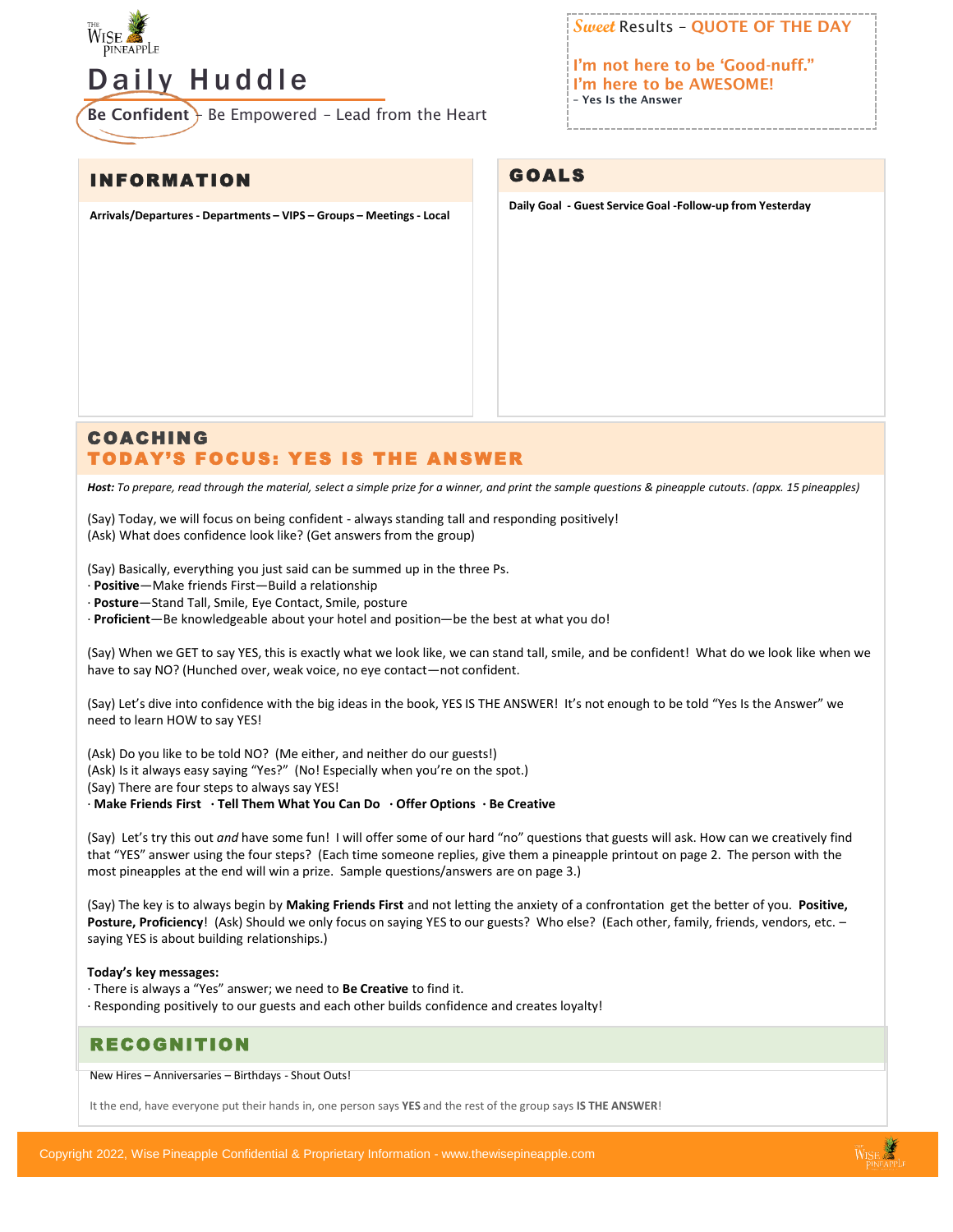

# YES IS THE ANSWER